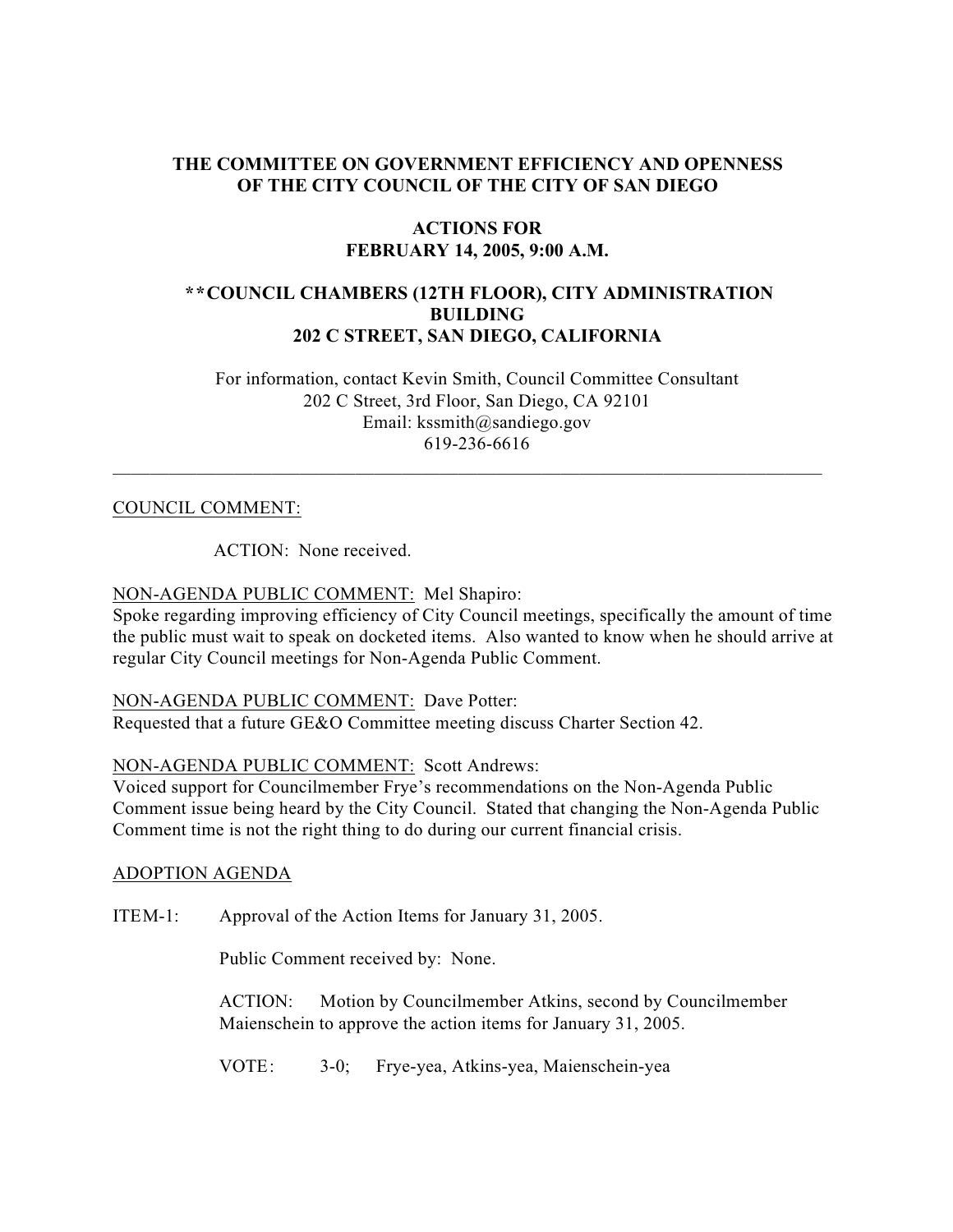# **ACTIONS Committee on Government Efficiency and Openness February 14, 2005 - 2 -**

ITEM-2: Report from the City Attorney on available legal remedies regarding potential Brown Act violations (NOVEMBER 19, 2004, and JANUARY 21, 2005, SAN DIEGO CITY EMPLOYEES' RETIREMENT SYSTEM (SDCERS) BOARD MEETINGS.)

 $\mathcal{L}_\text{max}$ 

(See City Attorney's February 9, 2005, memo)

Public Comment received by: None.

ACTION: The Government Efficiency and Openness Committee accepted the report.

ITEM-3: Informational report from the City Auditor and the San Diego City Employees' Retirement System (SDCERS) on City procedures for DETERMINING WHEN A CITY RETIREE IS DECEASED AND THE RESULTING ACTION DEALING WITH THE DISBURSEMENT OF PENSION CHECKS.

> (See Darlene Morrow-Truver and Lawrence B. Grissom's February 4, 2005, memo; Dian Shipione's February 10, 2005, executive summary)

Public Comment received by: Commander Bert Decker, USN (ret.): Supportive of GE&O and stressed that the City needs to "get a move on" regarding its pending annual audits.

ACTION: Motion by Councilmember Maienschein, second by Councilmember Atkins to direct the City Auditor to work with the San Diego City Employees' Retirement System (SDCERS) Board to perform a survey and provide a report back to the GE&O Committee in 30 days regarding the generally accepted practices by public and private entities of how often to perform Social Security Administration death match audits and to make the proper adjustments to our system; provide copies of the quarterly death match audit reports performed since 2003, and; provide the total number of all overpayments made by SDCERS since 1996, broken down on a yearly basis, and include an accounting of how much of those overpayments have been recovered by SDCERS.

VOTE: 3-0; Frye-yea, Atkins-yea, Maienschein-yea

ITEM-4: Public discussion that will include, but not be limited to, AMENDING THE PERMANENT RULES OF THE CITY COUNCIL REGARDING THE TRANSITION TO A "STRONG MAYOR" FORM OF GOVERNMENT AND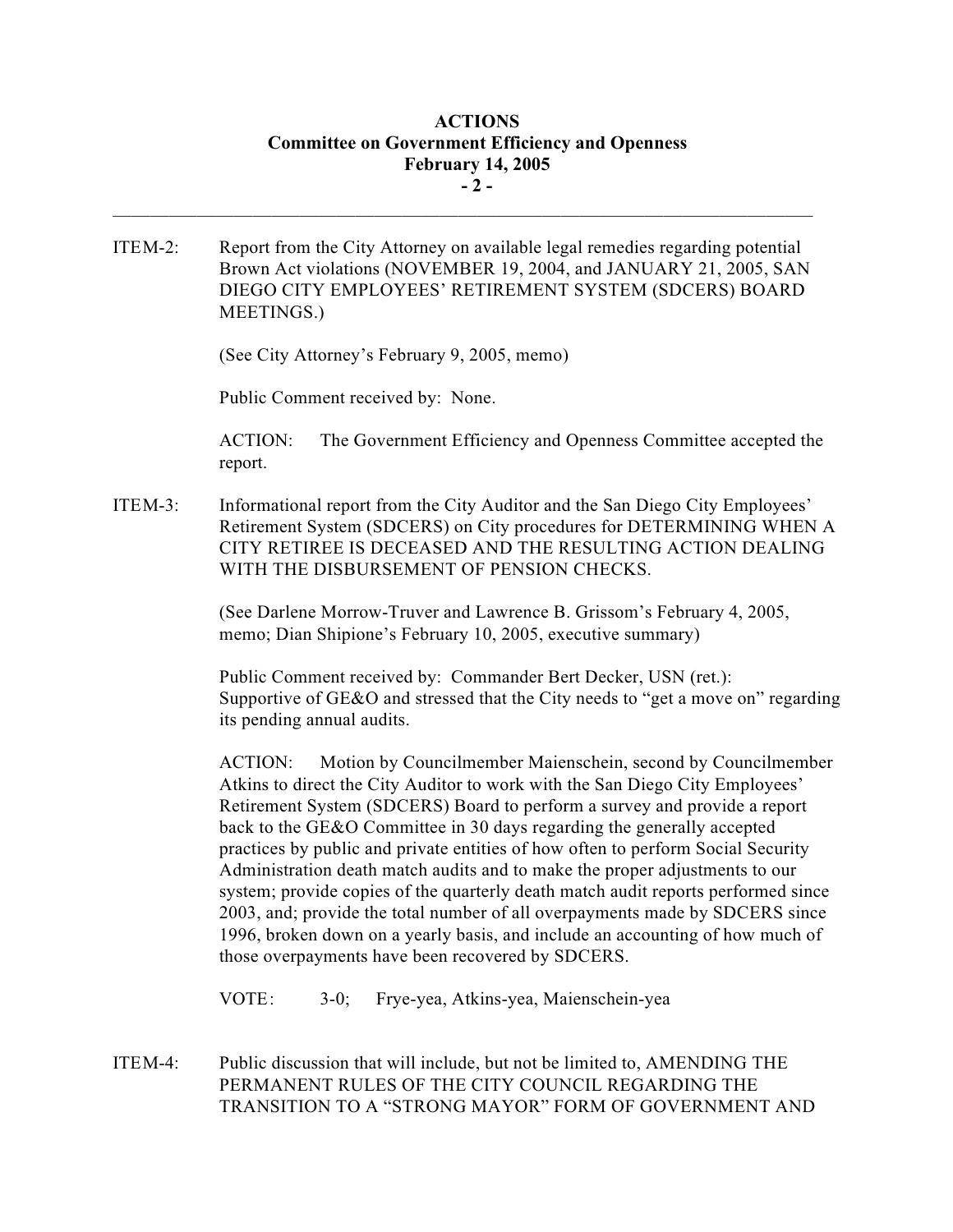# **ACTIONS Committee on Government Efficiency and Openness February 14, 2005 - 3 -**

#### THE ROLE OF THE GENERAL PUBLIC IN THIS TRANSITION.

 $\mathcal{L}_\text{max}$ 

(See City Attorney Summary of Strong Mayor form of Government; RFQ-Consulting Services for the City of San Diego Strong Mayor Form of Government Transition Process; Strong Mayor Charter Amendment – Strikeout/Underline Version; League of Women Voters' February 14, 2005, letter)

Public Comment received by: Norma Damashek, representing the League of Women Voters:

Organized presentation regarding the need for more public participation in the Strong Mayor Transition Process. Recommended forming a Citizens Strong Mayor Transition Team to advise the City Council throughout this process.

Public Comment received by: Adrian Kwiatkowski, representing the Strong Mayor & Council Research Institute, a division of the Monger Company: Stated that San Diego is the largest municipality to make the switch from a City Manager form of government to Strong Mayor Form of Government and that this issue is starting to be analyzed at strongmayorcouncil.com

ACTION: Motion by Councilmember Maienschein, second by Councilmember Atkins that the issue regarding the process for adopting an independent budget analyst position be brought forward at an upcoming GE&O meeting. The Committee should consider all issues raised in Councilmember Maienschein's January 19, 2005, memo regarding the Office of the Independent Budget Analyst, how the position will be funded in the upcoming budget, and the need for a legislative analyst position(s). Also, that an Ad-Hoc Citizens Advisory Committee be formed to report back to the GE&O Committee on a periodic basis regarding concerns raised by the public during the Strong Mayor Transition process. This Committee will be composed of at least nine members consisting of one representative from each Council District, selected by that district's Councilmember and one representative selected by the Mayor's Office. The City Attorney's Office and City Manager's Office should support the Committee.

A special GE&O Committee meeting should be held to confirm the membership of the Committee.

VOTE: 3-0; Frye-yea, Atkins-yea, Maienschein-yea